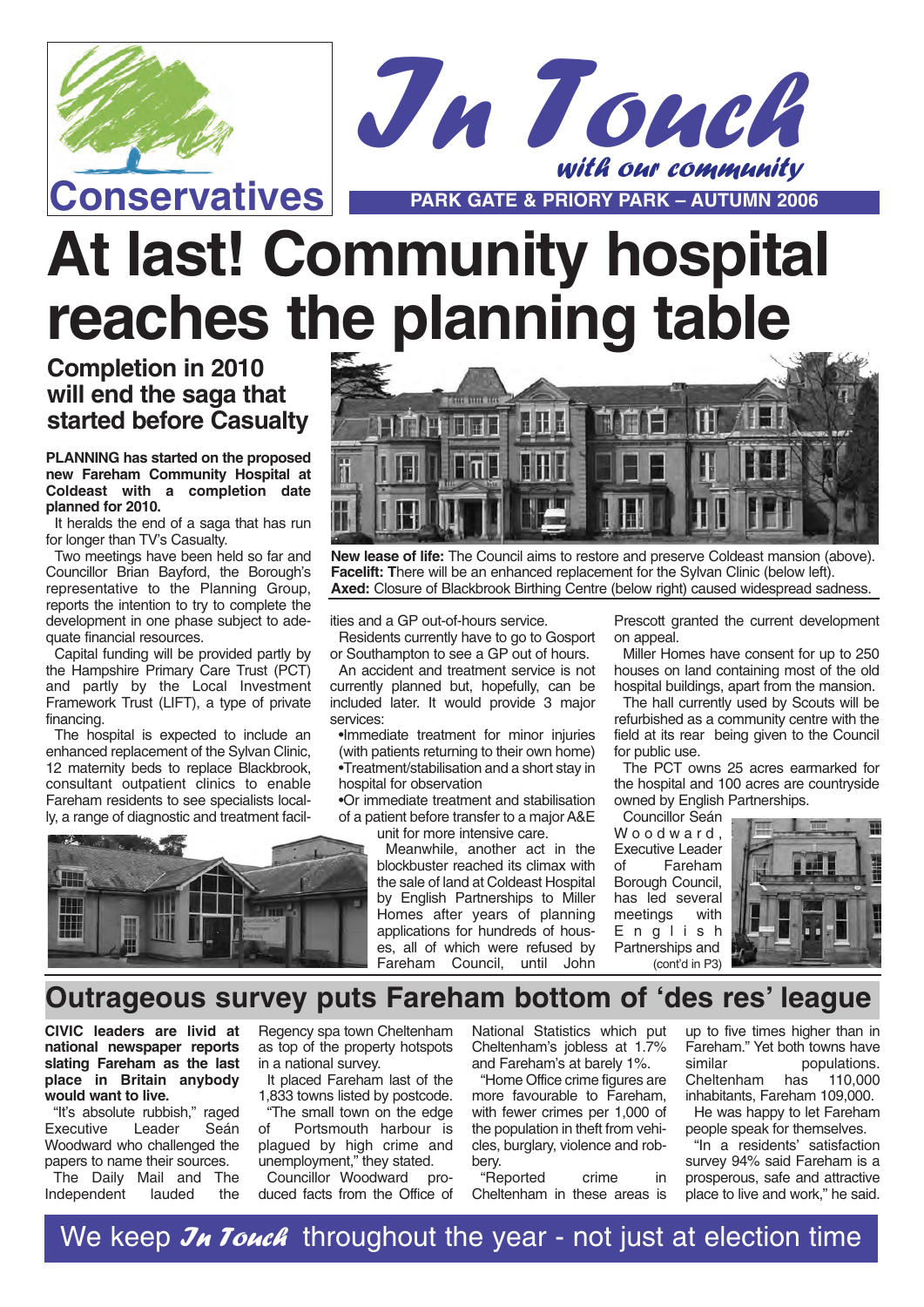

## **WARD NEWS BRIEFS**

#### **Best value**

A broad ranging questionnaire 'Listening to Your Views' has been sent to 2,500 randomly selected homes across Fareham.

All councils must carry out these surveys every three years.

Councillor Marian Ellerton, Chairman of the Best Value Review Panel, urged residents to complete and return them to the council promptly.

"It is important that we know what is working well in the borough and what residents would like to change so that we can plan for the future," she said.

#### **Litter bins**

Following requests from residents, extra litter bins are being provided on the recreation area path by Priory Park Community Centre.

#### **Brook Lane**

The speed limit for the top part of Brook Lane is to be reduced from 40mph to 30 mph.

#### **High Hedges**

There are still residents having problems with high hedges overlooking their premises.

This can usually be resolved in consultation with neighbours, but if this doesn't work the Council offers a service which can lead to legal action. Call Councillor Brian Bayford if you need advice.

#### **Yellow lines**

An Order is being sought for yellow 'no parking' lines from the entrance to Sherwood Gardens into the lower part of Barnbrook Road.

## **Major scheme to ease traffic nightmare at Segensworth**

**Expect more chaos when work starts in summer 2007**

#### **DRIVERS will be delighted that traffic nightmares they face daily at Segensworth Roundabout are about to be eased.**

Plans are being finalised to start work on improvements in late May 2007, but inevitably it will get worse before it gets better.

The work will cause major disruption as it progresses and could last for 20 weeks.

After that, traffic should flow much better with more lanes and a new system of access and exit on to the roundabout.

#### **These are the aims:**

•To close the exit from Barnes Wallis Road on to the roundabout and route outgoing vehicles from Segensworth East/North via a new one-way westbound link along Witherbed Lane to a traffic signal controlled junction on to Segensworth Road.

•The Segensworth Road junction with the roundabout will have traffic signals and the exit from the roundabout into Segensworth Road will be closed. •A fourth lane will be added to the M27 link road approach to the roundabout from Junction 9.

•Sections of the central island of the roundabout will be cut away to widen the circulatory carriageway.

#### **The proposals will provide:**

•Two southbound through lanes from the M27 link on to the A27 towards Fareham.

•Two through lanes from the M27 link on to the A27 towards Park Gate.

•A left turn lane from the M27 link into Barnes Wallis Road catering for Segensworth East/North inbound traffic.

•A signal controlled exit from Segensworth Road on to the roundabout.



Members of Lockswood Bowling Club, Priory Park celebrate winning an award in the Fareham in Bloom competition.



**Wider:** A fourth lane will be added to the link road from the M27 Junction 9 approach to the roundabout (above).

## **Now it's the turn of the green cone to get in on food waste recycling act**

**A NEW type of composter is on trial in Fareham, which now has the highest recycling rate in Hampshire at about 40% since April 2006.** 

It has exceeding the 2005/6 Government set target of 30% and is now aiming at 50% by 2010

However, most residents are now maximising the use of the 'blue top bin' and using the new free green waste collection service started in September. Problems are still being experienced with flats, where there is a considerable amount of pollution of the recycling containers.

It is intended to provide extra advice to these residents to avoid the expense of dealing with contaminated bins.

A limited Government grant has been obtained which will provide a 'door-stepping' service to advise residents on all aspects of recycling.

Further advice is being organised to deal with problems experienced by a very few residents during the summer heatwave..

Volunteers are testing a new 'green cone' food waste composter over the next 6 months to check its effectiveness.

This system is totally sealed and is claimed to be an ideal way of disposing of food waste without flies or vermin being able to gain access.

If successful it would mean that a large amount of residual waste would be removed from the green wheelie bins.

Ring the Council on 01329 824387 or 824389, or Councillor Brian Bayford on 01489 880740 for more information.

#### **Chance to voice your objections**

#### **UNHAPPY with a development/extension near you or want support for your application?**

You can attend the planning committee to speak on your own behalf if you wish to make constructive comments.

Applications to make a deputation must be made to the Planning Department by 12 noon on the Friday before the Planning Committee (usually held on the first Wednesday of the month).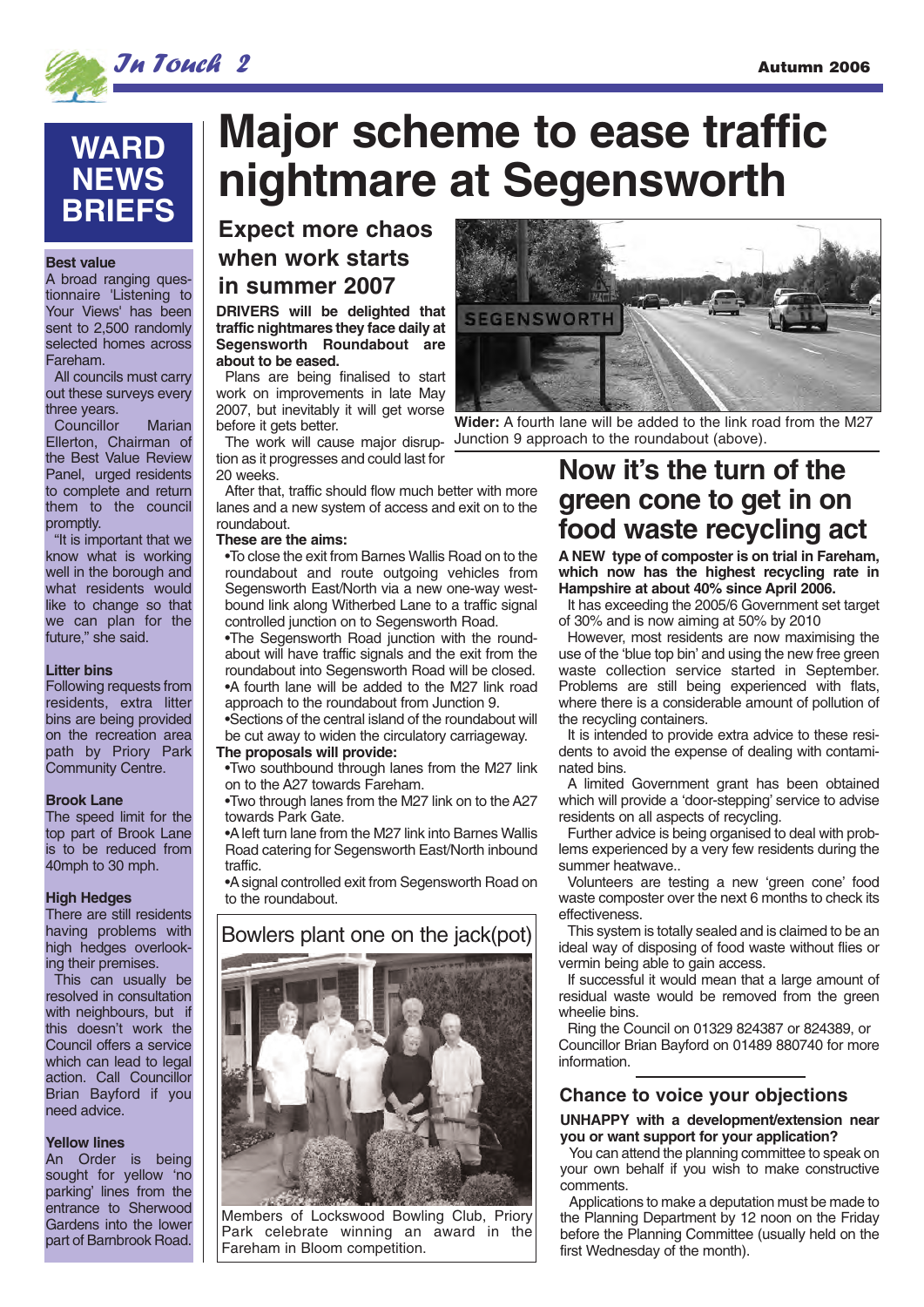**Priory Park graffiti rash complaints**

**GRAFFITI is causing problems at Priory Park where walls, fences and street furniture have been**

Residents complained to Councillor Brian Bayford that it is lowering the tone of the area. Failure to clean it up could encourage more

The Council is responsible for cleaning public property and requiring other agencies to clean their street furniture. A new legal document has been prepared to allow, with residents' permission, the cleaning of private property for a nominal sum (to be agreed). Details will be available shortly and a major effort will be made to clear up the unsightly

**defaced.**

vandalism.

mess.



## **Public to have more say in new NHS trust set-up** reinforced very strongly the fact that we

**THE NHS has had three reorganisations over the last four years and the latest sees the scrapping of the Fareham and Gosport Primary Care Trust which has been responsible for all primary and community care within the two Boroughs.** 

This is replaced with the Hampshire Primary Care Trust for all of the county, with the exception of Portsmouth and Southampton unitary authorities which will retain local PCTs.

Councillor Brian Bayford said it was interesting that the population served by the new PCT will be about 1.3 million – the largest in the UK – while Portsmouth's will be serving just 180,000 (about the same population as Fareham and Gosport).

Portsmouth's Queen Alexandra Hospital is seeking 'foundation' status, which it is claimed will provide greater flexibility and hopefully better

care for residents. O n e major benefit is that the registered mem-

bership Brian Bayford

will be able to influence issues at the hospital.

The Foundation Trust will have registered membership from all interested residents in the catchment area, which includes Fareham, a board of governors elected by the membership and 5 non-executive members selected by the board of governors.

Residents are advised to register to become a member to ensure effective representation.

Either telephone the membership secretary on 02392<br>286600 or email 286600 Member@porthosp.nhs.uk.

### **Hospital (cont'd from P1)**

would wish most of this land to be gifted to the Council for community use.

Areas of the site could form an urban park, nature reserves etc and could house new community and leisure facilities.

Councillor Woodward said: "I have fought for 20 years to preserve and retain as much of this countryside as possible for the local community.

"I believe the issue is now approaching the final chapter and if we can come to an agreement with the site's owners in the community's favour I shall be delighted."

David Hughes, Project Director, Hospital Sites Programme, stated in a letter he was encouraged by the frank exchange of views and emerging ideas when he met Councillor Woodward.

It was possible for English Partnerships to work with the Council on a development brief for the wider Coldeast site to deliver benefits to the community which met the Council's ambitions.

He added: "I listened with interest to your ideas about an extended 'community of care' on the Coldeast site. We were also pleased that you felt the mansion should be protected and brought back to life. As a result of our productive discussions we will not be disposing of the freehold of lot 2 to Miller."

## **PARK GATE & PRIORY PARK CONSERVATIVES**

**We are very active with social and political events and membership drives. If you would like further details, to join us, or to help in any way such as distribution of In Touch newsletters in your road, please contact your ward councillors.**

| <b>ANY PROBLEMS? WE'RE HERE TO HELP</b>                                                    | <b>WARD COUNCILLORS</b>                                                                                                |
|--------------------------------------------------------------------------------------------|------------------------------------------------------------------------------------------------------------------------|
| Please write the details here and give the exact location                                  | <b>Park Gate</b><br><b>Brian Bayford</b><br>1 Camargue Close<br>Whiteley PO15 7DT<br>Tel: 01489 880740                 |
|                                                                                            | email: bbayford@fareham.gov.uk                                                                                         |
|                                                                                            | <b>Marian Ellerton</b><br>230 Botley Road<br>Burridge SO31 1BL<br>Tel: 01489 570774<br>email: mellerton@fareham.gov.uk |
| iAddress                                                                                   | <b>COUNTY COUNCILLOR</b>                                                                                               |
|                                                                                            | <b>Fareham Sarisbury</b><br>Seán Woodward                                                                              |
| Please cut this out and post it or email or phone your councillors<br>who are listed here. | 8 Persian Drive<br>Whiteley PO15 7BJ<br>Tel: 01489 881030<br>email:sean.woodward@hants.gov.uk                          |